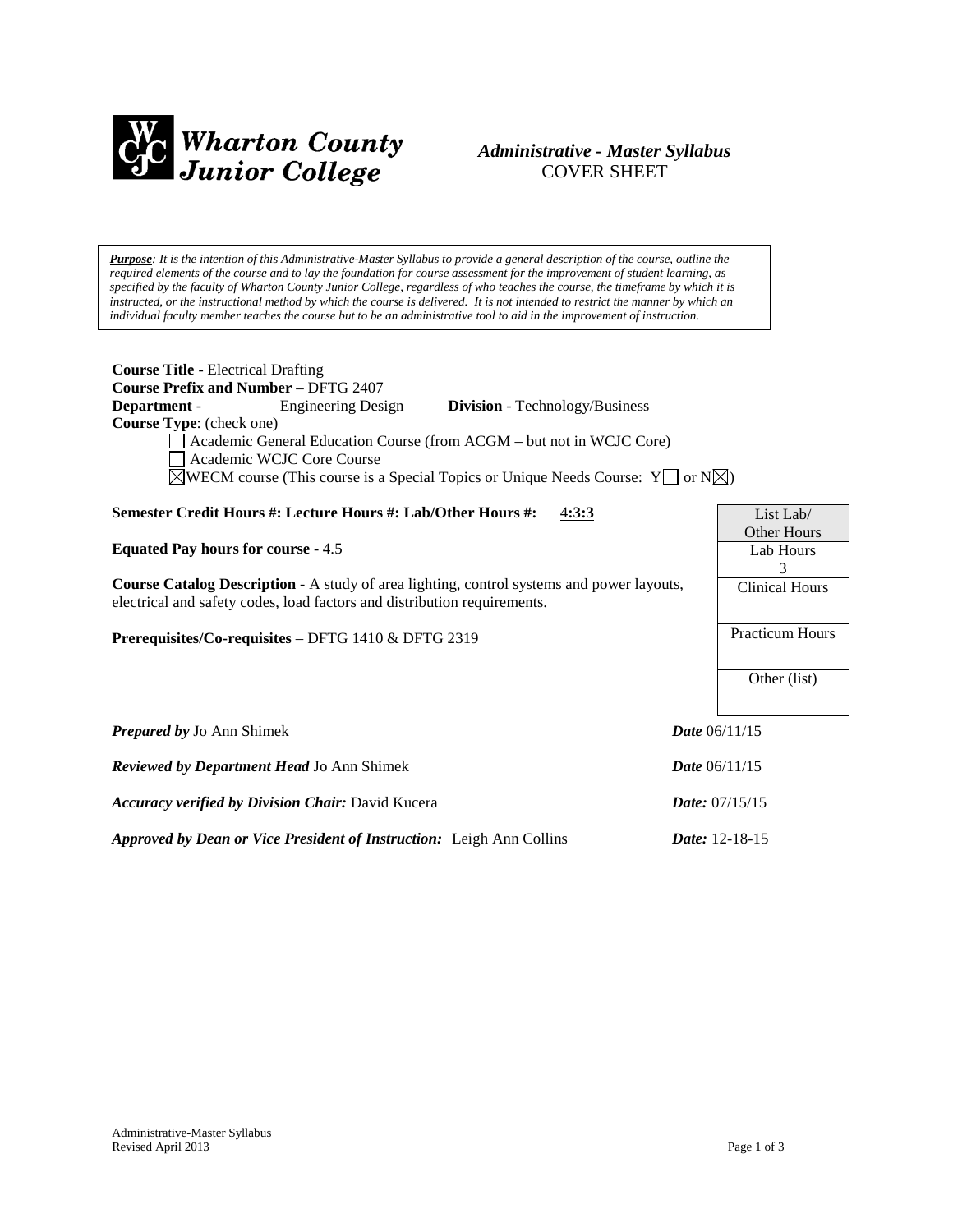

**I. Topical Outline** – Each offering of this course must include the following topics (be sure to include information regarding lab, practicum, clinical or other non-lecture instruction):

Drawing Conventions Basic Electricity and Magnetism Concepts (AC & DC) Common Electrical Equipment Simple Connection Diagrams One Line Diagrams Introduction to the NEC Basic Motor Controls Sizing Conductors and Conduits Riser Diagrams Equipment Grounding and Lightening Protection Circuit Protection Devices Study of Classified Hazardous Areas

## **II. Course Learning Outcomes**

| <b>Learning Outcomes</b><br>Upon successful completion of this course,<br>students will:                                                                                          | <b>Methods of Assessment</b>                                                                                                                                            |
|-----------------------------------------------------------------------------------------------------------------------------------------------------------------------------------|-------------------------------------------------------------------------------------------------------------------------------------------------------------------------|
| Create electrical details and diagrams; and utilize<br>current standards to size conductors, conduit,<br>controllers and calculate load factors and<br>distribution requirements. | Daily Drawings/Lab Work/Daily Quizzes<br>Four to Five Major Exams or Drawings                                                                                           |
| Create fundamental electrical drawings, using<br>standardized symbology:<br>One-Line Diagrams<br><b>Riser Diagrams</b><br>Ladder Diagrams<br>Raceway Layouts                      | (All drawings evaluated in terms of accuracy of<br>drawing views, use of line types, line quality,<br>dimensioning accuracy and placement and drawing<br>organization.) |
| Demonstrates the ability to use the National<br>Electrical Code to properly select or calculate<br>appropriate electrical specifications for working<br>drawings.                 |                                                                                                                                                                         |

## **III. Required Text(s), Optional Text(s) and/or Materials to be Supplied by Student.**

Required: A text covering the technical material for the course. An example would be Electrical Drafting & Design, by Snow

A flash drive is required for archiving data files